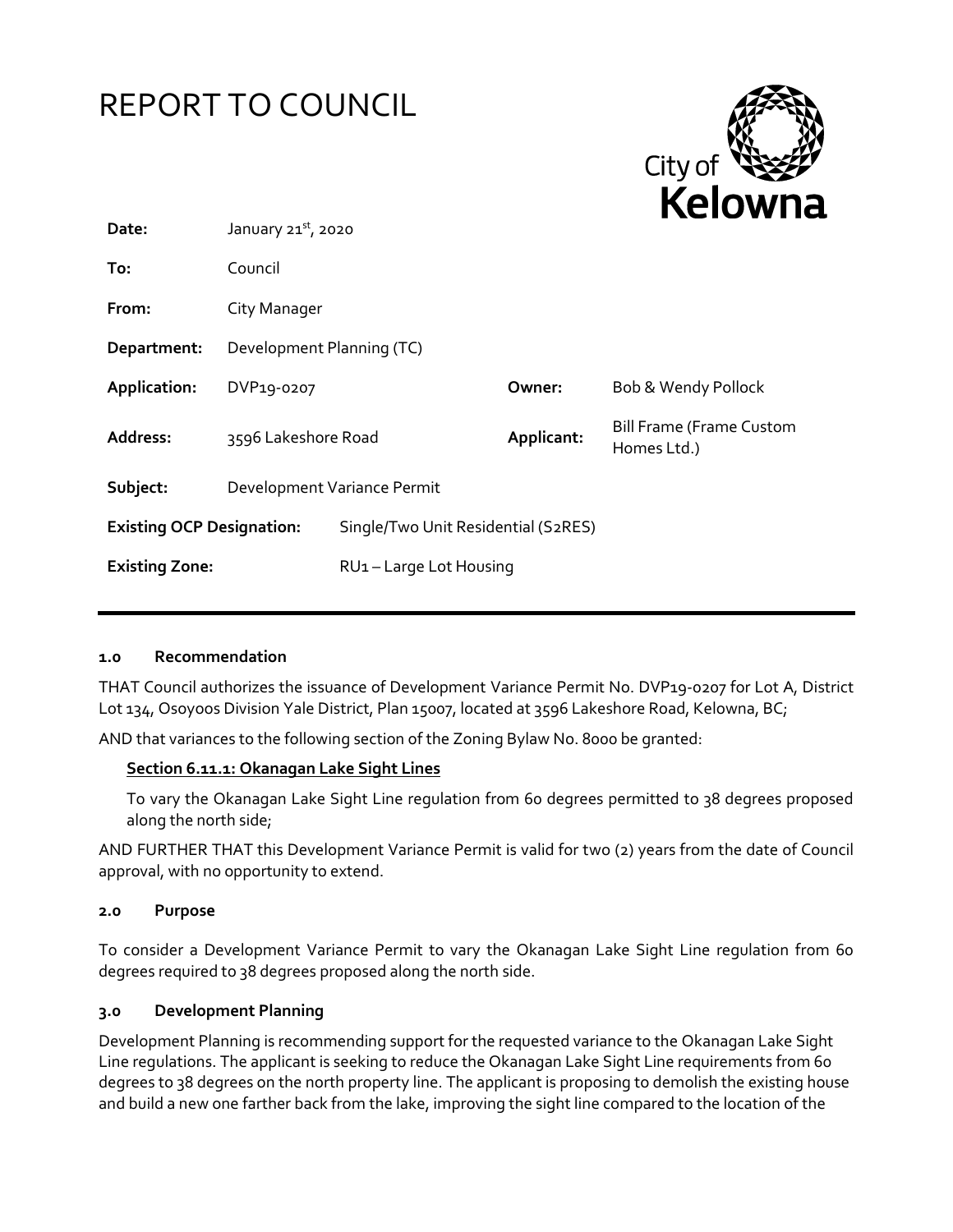existing house. If Council approves the application, before the Development Variance Permit can be issued, restrictive covenants must be registered on title to prohibit construction and disturbance along the Okanagan Lake foreshore.



Diagram 6.2: Okanagan Lake 120° Panoramic Sight Line

## **4.0 Proposal**

## 4.1 Project Description

The proposal is to vary the Okanagan Lake Sight Line from 60 degrees permitted to 38 degrees proposed on the north property line. The variance is to accommodate the construction of a new two-storey house. The existing house will be demolished, and the new foundation will be farther away from the lake.

## 4.2 Site Context

The subject property is zoned RU1 – Large Lot Housing and has a future land designation of S2RES – Single/Two Unit Residential. The property is located on Lakeshore Road near the intersection with Bechard Road. The property is on the lakefront between Boyce-Gyro Beach Park and Rotary Beach Park. Much of the surrounding neighbourhood is zoned RU1. Specifically, adjacent land uses are as follows:

| Orientation | Zoning                                  | <b>Land Use</b>                       |
|-------------|-----------------------------------------|---------------------------------------|
| North       | $RU1 - Large Lot Housing$               | Single-Family Dwelling                |
| East        | RU <sub>1</sub> – Large Lot Housing     | Lakeshore Rd & Single-Family Dwelling |
| South       | RU <sub>1</sub> – Large Lot Housing     | Single-Family Dwelling                |
| West        | W <sub>1</sub> - Recreational Water Use | Okanagan Lake                         |